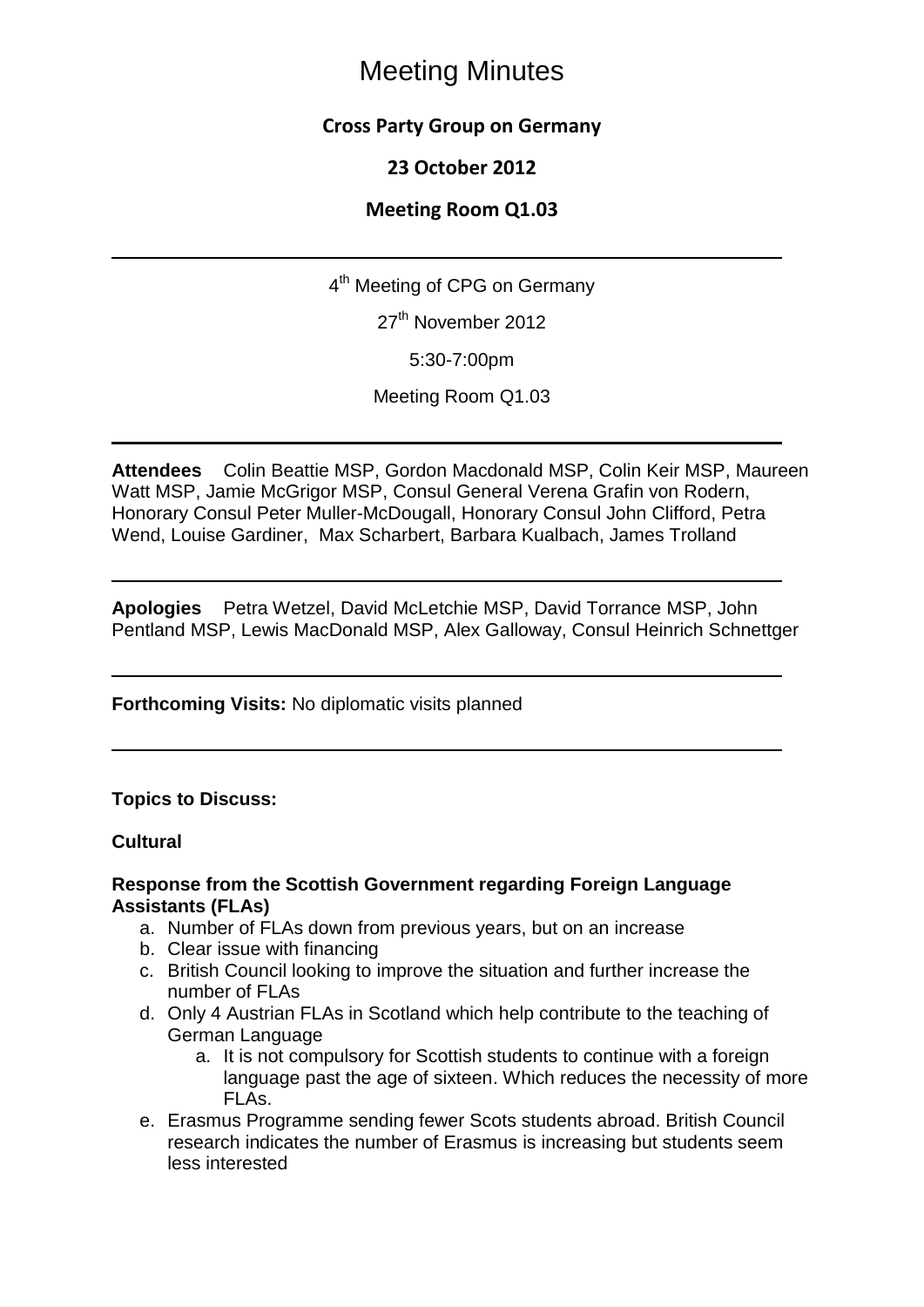- f. Increasing Language Teaching in schools would help
- g. Better language teachers needed in schools
- h. Universities need to have a greater focus on languages and getting language text in their library
- i. Responsibility for all representatives (MSPs) to plug the message of learning languages as they visit schools and youth organisations. Greater need for earlier more sustainable ambassadors for languages. More emphasis should be put on the value of learning languages young.

CPG recognises the importance of FLAs and will follow up with the government on improving the opportunities for FLAs.

CPG will also follow-up on the outcomes of the Foreign Languages Debate which took place on 24 May 2012.

#### **NUS Presentation**

#### **The presentation and study will be sent out electronically – Please see for complete research method and statistics**

Reasons given for students not studying abroad. Students were able to mark more than one answer.

- a. It costs too much 47%
- b. I do not have adequate foreign language skills 46%
- c. I do not/have not had the time 42%
- d. I wouldn't know how to go about it  $-26\%$
- e. I find the idea daunting 24%
- f. Had not thought about it  $-16\%$
- g. Will delay the start of my career 15%
- h. Not interested 14%
- i. Not enough opportunities to do so 14%
- j. Family commitments prevent me from doing so 12%
- k. Not relevant to me 9%
- l.  $\blacksquare$  don't see the benefits  $-5\%$
- m. Other 9%
- n. Don't know 5%

Key recommendations of the study

- a. Deeper Analysis of the Scottish-Domiciled Erasmus Demographic
	- i. Need for a national scale survey in order to properly gauge Scottish specific figures.
- b. Centralised Data-Collection System
	- i. Need for a centralised data-collection system at institutional level to record all outward mobility opportunities and actual uptake
- c. Inter-Institutional Collaboration
	- i. Need for identification and utilisation of existing collaborative partnerships will facilitate the creation and sustainability of study abroad.
- d. Emphasis on Widening Participation of Study Abroad Opportunities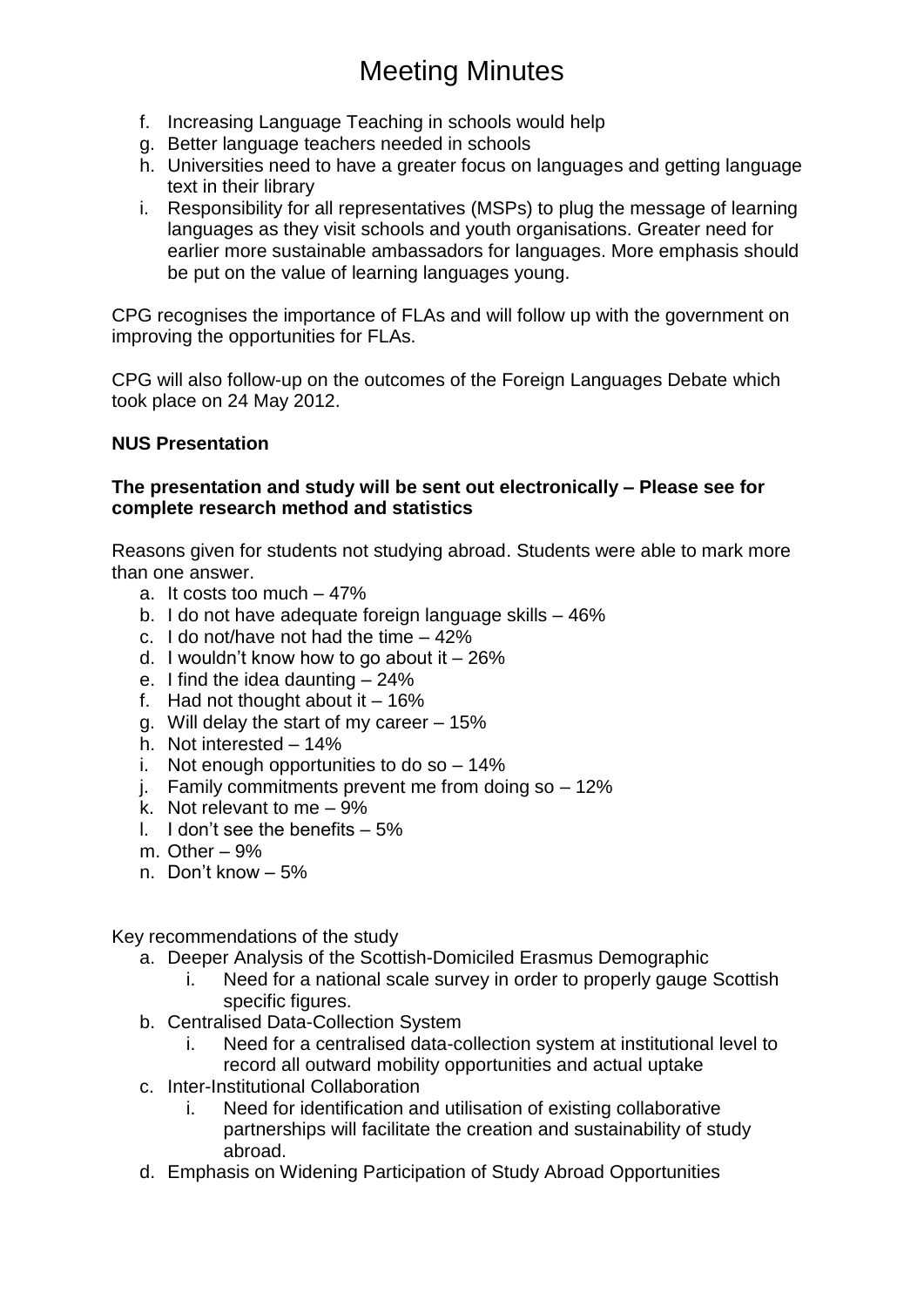- i. Underlying causes for non-participation must at the heart of increasing mobility rather than a focus on numbers
- e. Provisions of Short-Term Mobility Windows
	- i. Often short-term study abroad programmes provide an entry point for longer terms of study abroad. A full investigation should be given to incorporating a short-term mobility window with specific, measureable learning outcomes.
- f. Student Mobility Statement form Accreditation Bodies
	- i. Definitive statements on outward mobility from each regulator/accrediting body in every subject area is needed to debunk prevalent student and staff myths about the feasibility of study abroad programmes.
- g. Increase Employer Engagement
	- i. In collaboration with study abroad champions already identified within Scottish business, a much wider conversation should be had at a national level with Scottish employers, looking at exactly how industry could and would like to, be involved.
- h. Creation of a National Mobility Agency
	- i. A national mobility agency could serve as a central repository for all institutional data collection, and one stop shop, for students, parents and institutions who want to know more about study abroad opportunities, practical advice and tips.

A three week study aboard seems too short. However it does spark the interest to do a longer study abroad.

Language learning and study abroad programmes should be focused on practical uses for business.

Erasmus is the same here as in other countries and open to Scottish students just like German or French students. Need to encourage students to take up the opportunities.

Lack of interest – Petra's experience with 150 students offered a placement in Germany with a company. No volunteers until prompted and even then only a few volunteers.

Language teaching needs to be more focused in schools and should be compulsory. Teaching methods are lacking.

NUS will be sending out study abroad ambassadors. They will visit schools encouraging learning languages and studying abroad. – SCOTLAND GOING GLOBAL. Better policy processing for national mobility strategy and employer engagement.

Problems with Universities putting up barriers and putting students off.

A larger study is needed to determine where those going abroad are choosing to study. Far East?